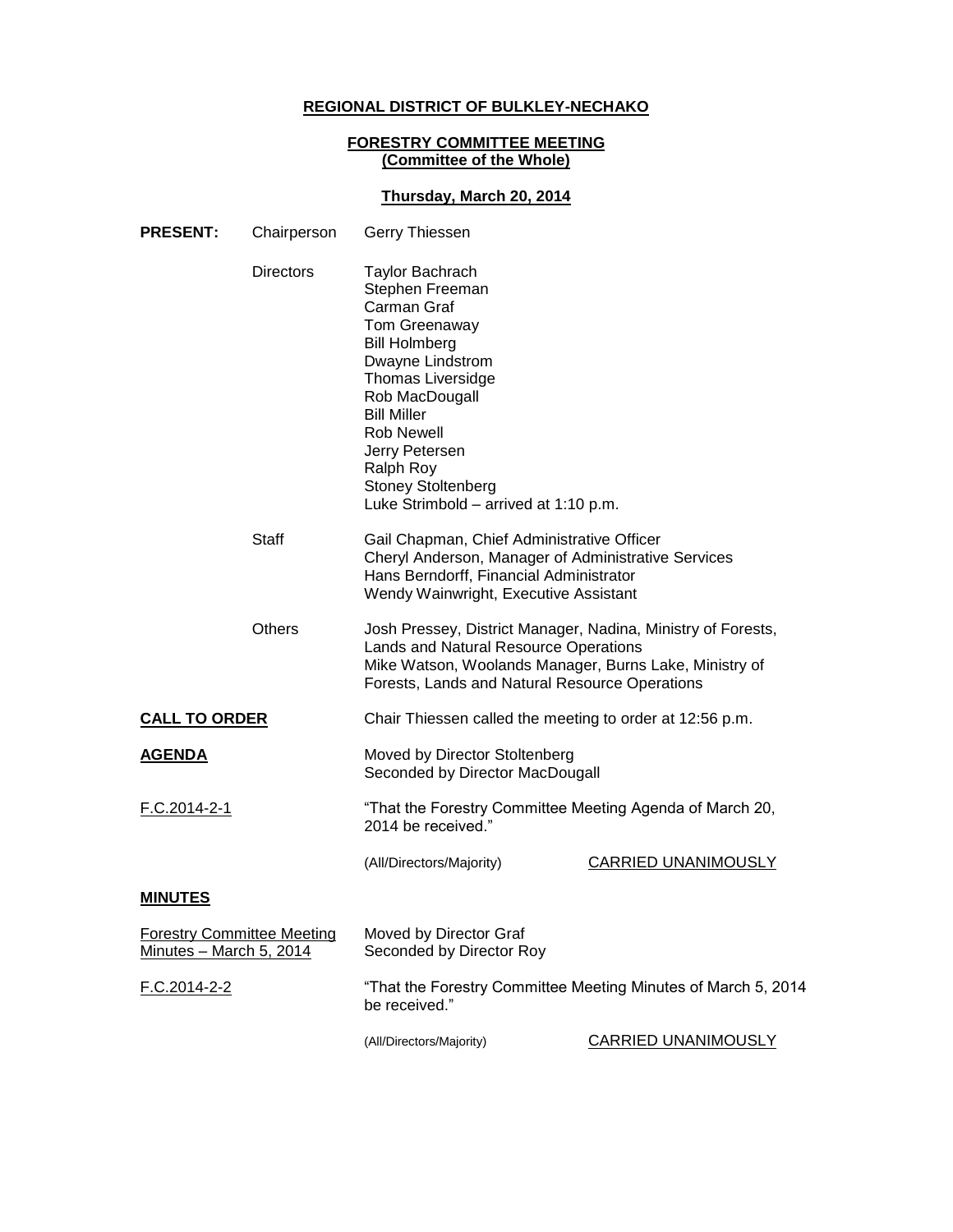Forestry Committee Meeting March 20, 2014 Page 2 **MINUTES (CONT'D)**

| Regional District of Bulkley-<br>Nechako (RDBN)/Ministry of<br>Forests, Lands and Natural<br><b>Resource Operations (FLNRO)/</b><br><b>Forest Industry Representatives</b><br>Meeting Minutes - March 5, 2014 | Moved by Director Stoltenberg<br>Seconded by Director Miller                                                                                                                                                     |                            |
|---------------------------------------------------------------------------------------------------------------------------------------------------------------------------------------------------------------|------------------------------------------------------------------------------------------------------------------------------------------------------------------------------------------------------------------|----------------------------|
| F.C.2014-2-3                                                                                                                                                                                                  | "That the Regional District of Bulkley-Nechako (RDBN)/Ministry<br>of Forests, Lands and Natural Resource Operations<br>(FLNRO)/Forest Industry Representatives Meeting Minutes of<br>March 5, 2014 be received." |                            |
|                                                                                                                                                                                                               | (All/Directors/Majority)                                                                                                                                                                                         | CARRIED UNANIMOUSLY        |
| <b>Forestry Committee Meeting</b><br>Minutes - November 7, 2013                                                                                                                                               | Moved by Director MacDougall<br>Seconded by Director Stoltenberg                                                                                                                                                 |                            |
| F.C.2014-2-4                                                                                                                                                                                                  | "That the Forestry Committee Meeting Minutes of November 7,<br>2013 be received."                                                                                                                                |                            |
|                                                                                                                                                                                                               | (All/Directors/Majority)                                                                                                                                                                                         | <b>CARRIED UNANIMOUSLY</b> |
| <b>REPORTS</b>                                                                                                                                                                                                |                                                                                                                                                                                                                  |                            |
| Permission to Partake<br>In the Forestry Committee<br><b>Discussion</b>                                                                                                                                       | Moved by Director Freeman<br>Seconded by Director Greenaway                                                                                                                                                      |                            |
| F.C.2014-2-5                                                                                                                                                                                                  | "That the Forestry Committee authorize Josh Pressey, District<br>Manager, Nadina, Ministry of Forests, Lands and Natural<br>Resource Operations to partake in the RDBN Forestry<br>Committee discussion."        |                            |
|                                                                                                                                                                                                               | (All/Directors/Majority)                                                                                                                                                                                         | CARRIED UNANIMOUSLY        |
| <b>DISCUSSION</b>                                                                                                                                                                                             |                                                                                                                                                                                                                  |                            |

Land Resource Management Plans (LRMPs)

- Components of the LRMPs have been legislated:
	- o Mainly Biodiversity Objectives and Visual Quality Objectives (VQO);
	- o Legal orders in the forest stewardship plans;
- The remainder of the LRMP is used for guidance;

## Steps to modify

- Monitoring regime:
	- o Are the objectives being met;
	- o Are they not being met, if not:
		- How to better achieve objectives;
		- Require public consultation;
		- **Require First Nations consultation;**
	- o Signed by Mr. Pressey or the Regional Assistant Deputy Minister.

The LRMP's are still in place as there has not been new documentation to replace them. Most LRMPs have timeframes of renewal and some have a timeframe of ten years. It has been identified that a LRMP monitoring and review process is needed. LRMPs are a valuable resource and are meant to be a living document.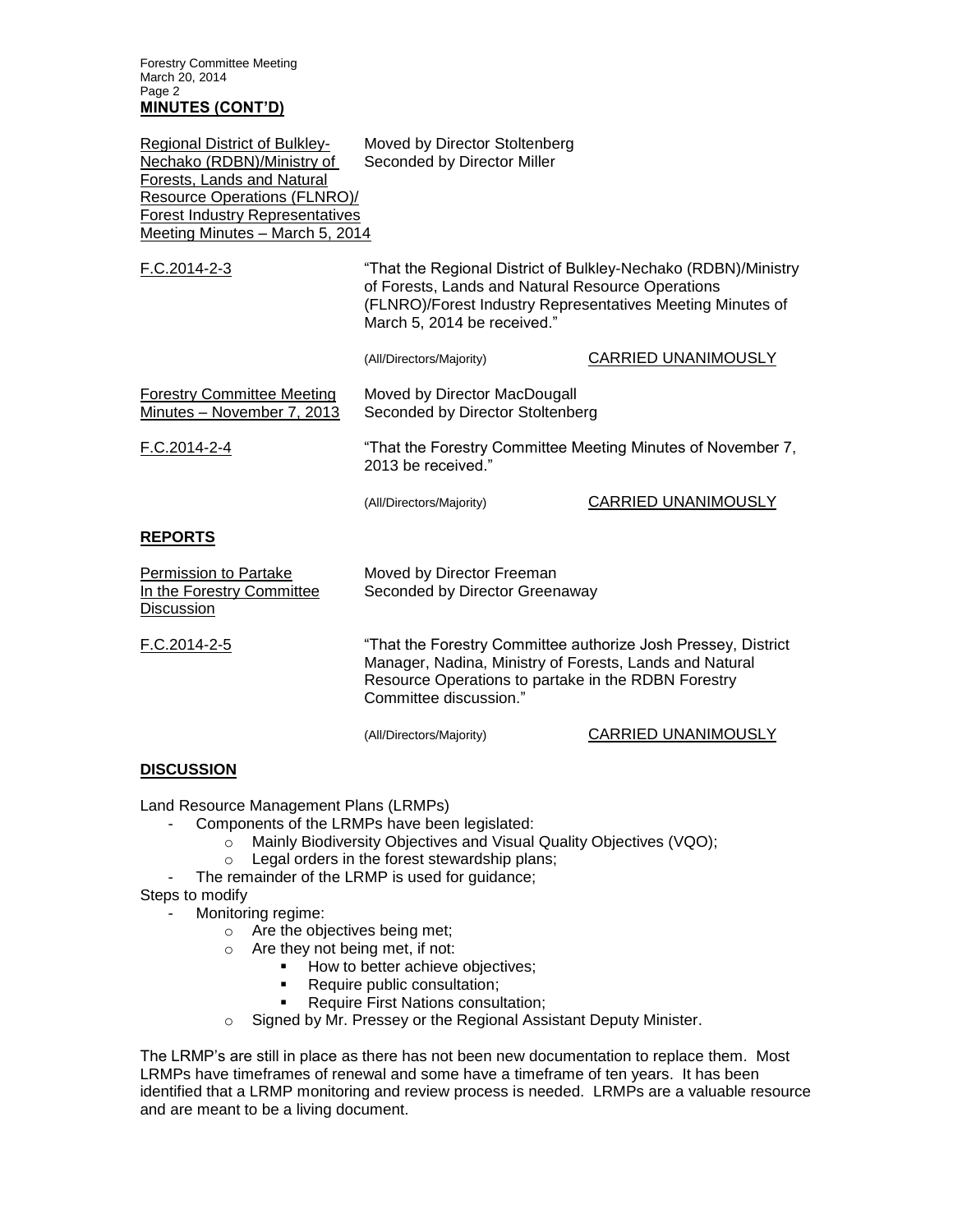Forestry Committee Meeting March 20, 2014 Page 3

# **REPORTS (CONT'D)**

| Followup - Motions as<br>Suggested by Mr. Al Gorley | Moved by Director Holmberg<br>Seconded by Director Stoltenberg                                                                                                                                                                                                                                                                                                                                                                                                                                                                                                                                                                                                                                                                                                          |                                                                                                                                                                                                                                                                                                                                    |
|-----------------------------------------------------|-------------------------------------------------------------------------------------------------------------------------------------------------------------------------------------------------------------------------------------------------------------------------------------------------------------------------------------------------------------------------------------------------------------------------------------------------------------------------------------------------------------------------------------------------------------------------------------------------------------------------------------------------------------------------------------------------------------------------------------------------------------------------|------------------------------------------------------------------------------------------------------------------------------------------------------------------------------------------------------------------------------------------------------------------------------------------------------------------------------------|
| F.C.2014-2-6                                        | "That Recommendations 1 and 2 be recommended to the<br>Regional Board of the RDBN for approval as written and<br>submission to the Ministry of Forests, Lands and Natural<br><b>Resource Operations:</b>                                                                                                                                                                                                                                                                                                                                                                                                                                                                                                                                                                |                                                                                                                                                                                                                                                                                                                                    |
|                                                     | <b>Recommendation 1:</b>                                                                                                                                                                                                                                                                                                                                                                                                                                                                                                                                                                                                                                                                                                                                                |                                                                                                                                                                                                                                                                                                                                    |
|                                                     | "The RDBN understands that there is not a consensus to re-<br>open Land Use Plans, therefore, the Province is unlikely to do<br>improve operation decisions."                                                                                                                                                                                                                                                                                                                                                                                                                                                                                                                                                                                                           | so. However, the RDBN believes there is a need to monitor the<br>effectiveness of current plans, and ensure that implementation<br>takes into account changes that have occurred since the plans<br>were adopted. The RDBN encourages the Province to establish<br>and lead a monitoring program that will inform stakeholders and |
|                                                     | <b>Recommendation 2:</b>                                                                                                                                                                                                                                                                                                                                                                                                                                                                                                                                                                                                                                                                                                                                                |                                                                                                                                                                                                                                                                                                                                    |
|                                                     | "The RDBN recognizes that the Ministry is contemplating an<br>analysis of the impacts of existing visual quality objectives on<br>land use plans, possibly, enabling the mitigation of hazardous<br>fuel build-up by salvaging dead timber and reforesting. Based<br>upon this understanding, the RDBN supports the analysis and<br>requests that it be consulted further before any decisions are<br>made to change legal objectives."                                                                                                                                                                                                                                                                                                                                 | wildfire risk in the region. The RDBN understands the analysis<br>could lead to recommendations to change the legal objectives in                                                                                                                                                                                                  |
|                                                     | Moved by Director Bachrach<br>Seconded by Director Holmberg                                                                                                                                                                                                                                                                                                                                                                                                                                                                                                                                                                                                                                                                                                             |                                                                                                                                                                                                                                                                                                                                    |
| F.C.2014-2-7                                        | "That Motion F.C.2014-26 Recommendation 1 be amended as<br>follows:<br>"The RDBN understands that there is not a consensus to re-<br>open Land Use Plans, therefore, the Province is unlikely to do<br>so. However, the RDBN believes there is a need to monitor the<br>effectiveness of current plans, and ensure that implementation<br>takes into account changes that have occurred since the plans<br>were adopted. The RDBN encourages the Province, in<br>partnership with Plan Implementation Monitoring Committees, to<br>establish and lead a monitoring program that will inform<br>stakeholders and improve operation decisions."<br><b>CARRIED UNANIMOUSLY</b><br>(All/Directors/Majority)<br>"The question was called on Motion F.C.2014-2-6 as amended." |                                                                                                                                                                                                                                                                                                                                    |
|                                                     | (All/Directors/Majority)                                                                                                                                                                                                                                                                                                                                                                                                                                                                                                                                                                                                                                                                                                                                                | CARRIED UNANIMOUSLY                                                                                                                                                                                                                                                                                                                |
|                                                     |                                                                                                                                                                                                                                                                                                                                                                                                                                                                                                                                                                                                                                                                                                                                                                         |                                                                                                                                                                                                                                                                                                                                    |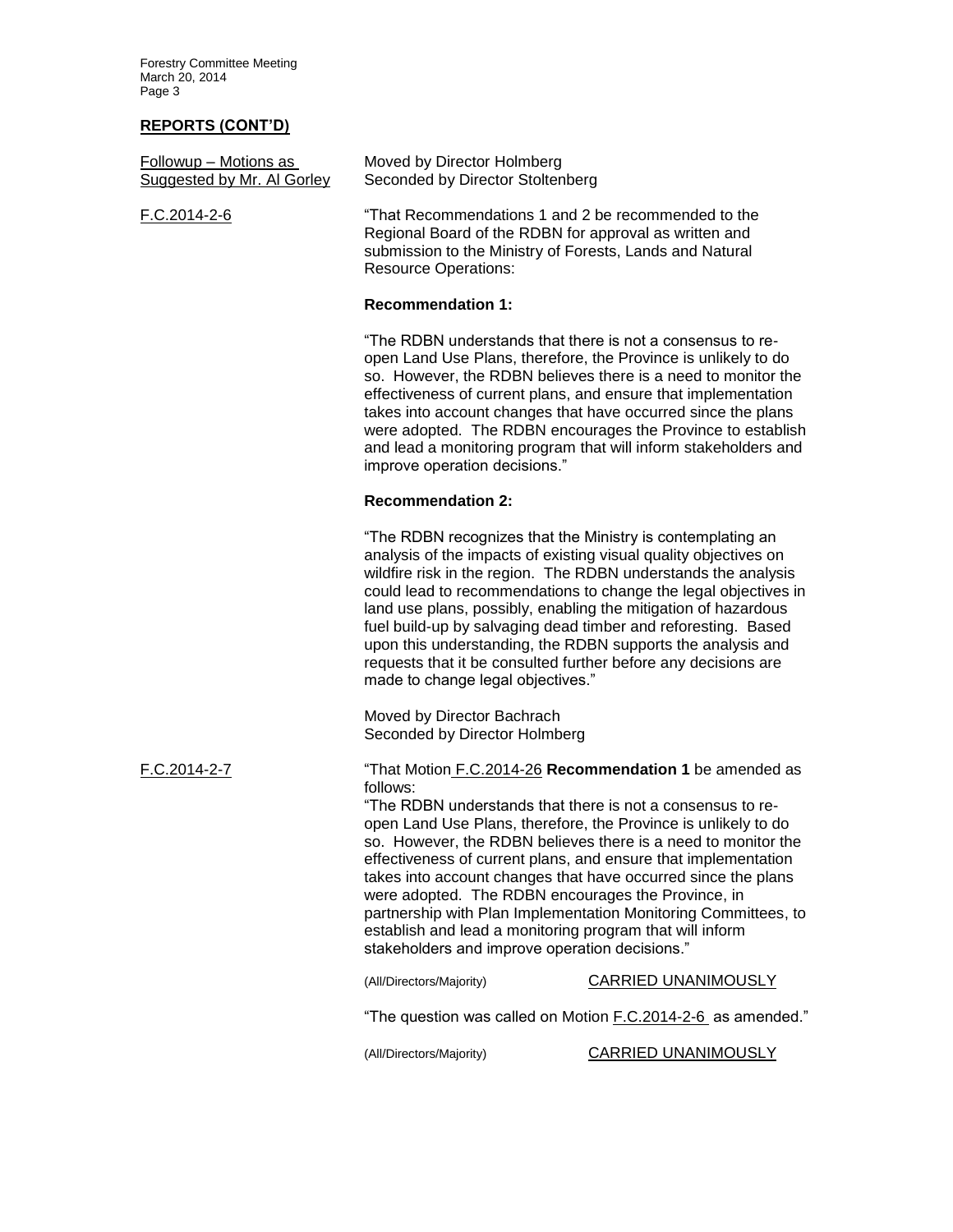Forestry Committee Meeting March 20, 2014 Page 4

#### **REPORTS (CONT'D)**

| <b>BC Oil &amp; Gas Commission</b>             | Moved by Director Holmberg<br>Seconded by Director MacDougall                                                                                                                                                                                                                                                                                                                                                                                                                                                                                                                                                                                                                                                                                                                                                                                                                                                                                              |                                                                                                                                                                                                                                                                     |
|------------------------------------------------|------------------------------------------------------------------------------------------------------------------------------------------------------------------------------------------------------------------------------------------------------------------------------------------------------------------------------------------------------------------------------------------------------------------------------------------------------------------------------------------------------------------------------------------------------------------------------------------------------------------------------------------------------------------------------------------------------------------------------------------------------------------------------------------------------------------------------------------------------------------------------------------------------------------------------------------------------------|---------------------------------------------------------------------------------------------------------------------------------------------------------------------------------------------------------------------------------------------------------------------|
| F.C.2014-2-8                                   | "That the Forestry Committee receive the Chief Administrative<br>Officer's March 13, 2014 memo titled "BC Oil & Gas<br>Commission."                                                                                                                                                                                                                                                                                                                                                                                                                                                                                                                                                                                                                                                                                                                                                                                                                        |                                                                                                                                                                                                                                                                     |
|                                                | (All/Directors/Majority)                                                                                                                                                                                                                                                                                                                                                                                                                                                                                                                                                                                                                                                                                                                                                                                                                                                                                                                                   | CARRIED UNANIMOUSLY                                                                                                                                                                                                                                                 |
|                                                | Concerns were brought forward regarding the lack of a BC Oil &<br>Gas Commission office/representative in northwest B.C. Mr.<br>Pressey mentioned that the Ministry of Forests, Lands and<br>Natural Resource Operations (FLNRO) is engaged at a local<br>level with the Environmental Assessment Office regarding<br>potential pipelines and has input into the allocation of timber from<br>right of way clearance.                                                                                                                                                                                                                                                                                                                                                                                                                                                                                                                                      |                                                                                                                                                                                                                                                                     |
|                                                | Discussion took place regarding the removal and utilization of<br>timber being the cost of doing business for the construction of<br>pipelines and right of way clearance. Mr. Pressey mentioned<br>that FLNRO provides technical support in the environmental<br>assessment process. The permitting process is completed by<br>the BC Oil & Gas Commission. The importance of monitoring<br>and tracking timber removal during pipeline construction, and the<br>possibility of developing a long term license associated with right<br>of way clearance was discussed. It is imperative to know the<br>amount and the value of timber removed during construction<br>from the timber harvest land base and the reforestation being<br>completed. Discussion took place regarding the socio economic<br>impact of pipeline construction on the forest industry and the<br>need to understand the cumulative effects that will occur in<br>moving forward. |                                                                                                                                                                                                                                                                     |
|                                                | Mr. Pressey noted that pipelines are a relatively new resource<br>infrastructure for northwest B.C. Mr. Pressey requested that<br>questions from the Forestry Committee may be forwarded to him<br>and he will request the presence of the appropriate personnel to<br>attend a future RDBN Forestry Committee to provide further<br>details regarding the collaboration of BC Oil & Gas Commission<br>and FLNRO.                                                                                                                                                                                                                                                                                                                                                                                                                                                                                                                                          |                                                                                                                                                                                                                                                                     |
| <b>Invitation to FLNRO</b><br>Resource Manager | Moved by Director Miller<br>Seconded by Director MacDougall                                                                                                                                                                                                                                                                                                                                                                                                                                                                                                                                                                                                                                                                                                                                                                                                                                                                                                |                                                                                                                                                                                                                                                                     |
| F.C.2014-2-9                                   | "That the Forestry Committee invite Josh Pressey, District<br>Manager, Nadina, Ministry of Forests, Lands and Natural<br>Resource Operations to extend an invitation to Maureen Tait,<br>Resource Manager, Fort St. James, Ministry of Forests, Lands<br>and right of way clearance."                                                                                                                                                                                                                                                                                                                                                                                                                                                                                                                                                                                                                                                                      | and Natural Resource Operations; and further, that Mr. Pressey<br>include in the invitation FLNRO personnel that would be able to<br>provide information to the RDBN Forestry Committee regarding<br>the environmental assessment process for pipeline construction |
|                                                |                                                                                                                                                                                                                                                                                                                                                                                                                                                                                                                                                                                                                                                                                                                                                                                                                                                                                                                                                            |                                                                                                                                                                                                                                                                     |

(All/Directors/Majority) CARRIED UNANIMOUSLY